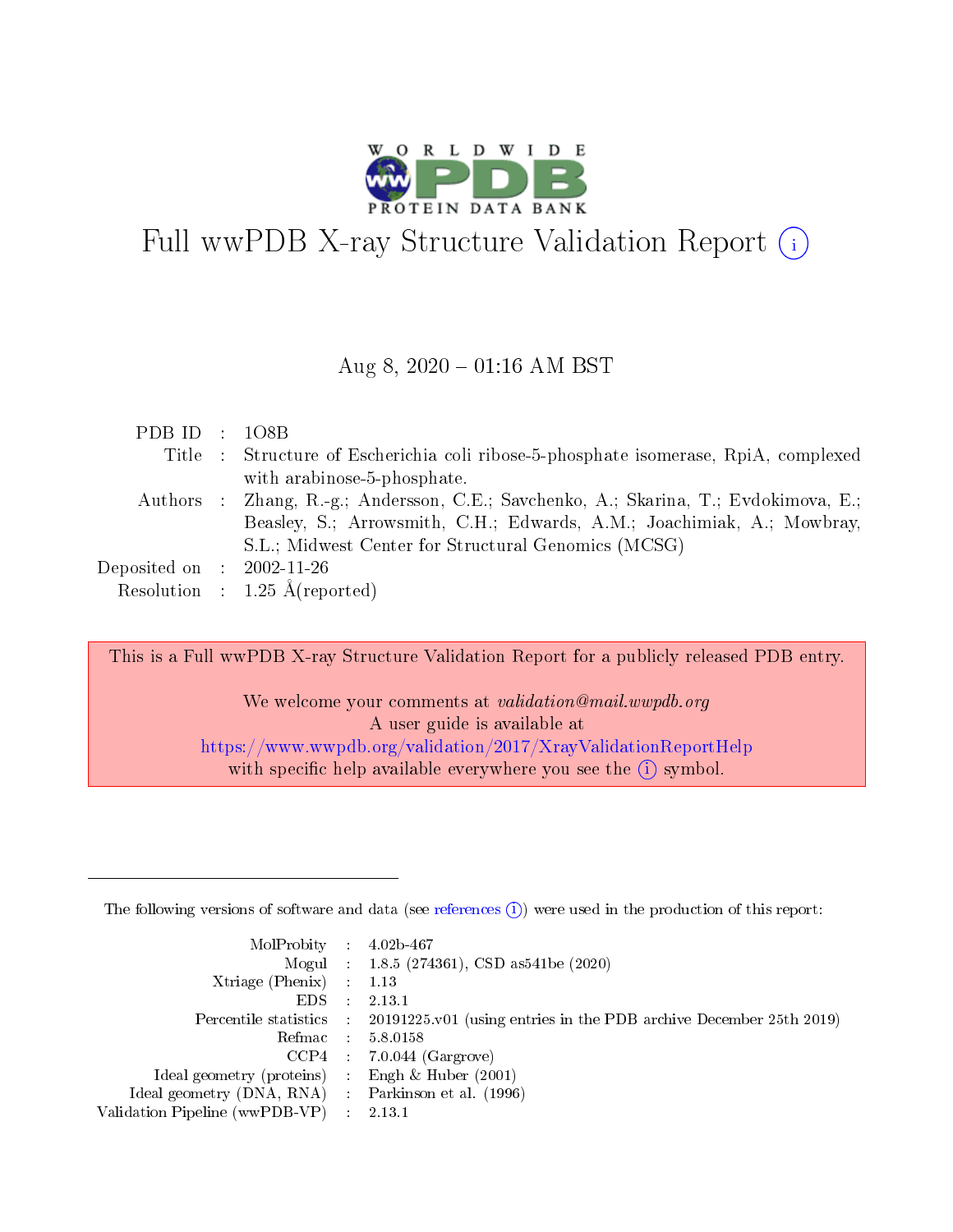# 1 [O](https://www.wwpdb.org/validation/2017/XrayValidationReportHelp#overall_quality)verall quality at a glance  $(i)$

The following experimental techniques were used to determine the structure: X-RAY DIFFRACTION

The reported resolution of this entry is 1.25 Å.

Percentile scores (ranging between 0-100) for global validation metrics of the entry are shown in the following graphic. The table shows the number of entries on which the scores are based.



| Metric                | Whole archive<br>$(\#\text{Entries})$ | Similar resolution<br>$(\#\text{Entries},\, \text{resolution}\; \text{range}(\textup{\AA}))$ |  |  |
|-----------------------|---------------------------------------|----------------------------------------------------------------------------------------------|--|--|
| $R_{free}$            | 130704                                | $1023(1.28-1.24)$                                                                            |  |  |
| Clashscore            | 141614                                | $1060(1.28-1.24)$                                                                            |  |  |
| Ramachandran outliers | 138981                                | $1029(1.28-1.24)$                                                                            |  |  |
| Sidechain outliers    | 138945                                | $1028(1.28-1.24)$                                                                            |  |  |
| RSRZ outliers         | 127900                                | $1004(1.28-1.24)$                                                                            |  |  |

The table below summarises the geometric issues observed across the polymeric chains and their fit to the electron density. The red, orange, yellow and green segments on the lower bar indicate the fraction of residues that contain outliers for  $>=3, 2, 1$  and 0 types of geometric quality criteria respectively. A grey segment represents the fraction of residues that are not modelled. The numeric value for each fraction is indicated below the corresponding segment, with a dot representing fractions  $\epsilon=5\%$  The upper red bar (where present) indicates the fraction of residues that have poor fit to the electron density. The numeric value is given above the bar.

| Mol | $Chain \  Length$ | Quality of chain |  |     |  |  |  |  |
|-----|-------------------|------------------|--|-----|--|--|--|--|
|     | 219               | 9%<br>73%        |  | 23% |  |  |  |  |
|     | 21 Q              | 4%<br>88%        |  | 9%  |  |  |  |  |

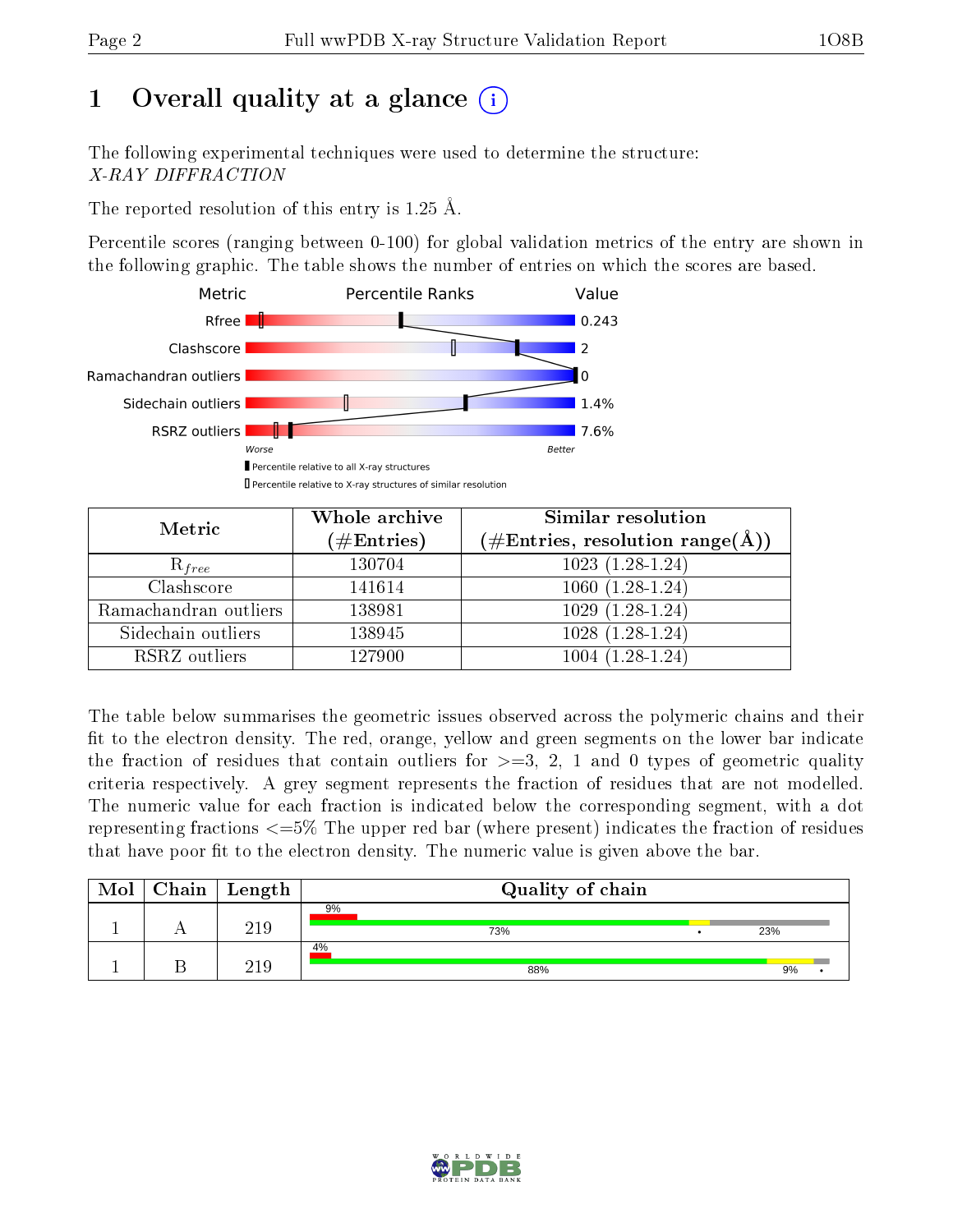# 2 Entry composition (i)

There are 3 unique types of molecules in this entry. The entry contains 2958 atoms, of which 0 are hydrogens and 0 are deuteriums.

In the tables below, the ZeroOcc column contains the number of atoms modelled with zero occupancy, the AltConf column contains the number of residues with at least one atom in alternate conformation and the Trace column contains the number of residues modelled with at most 2 atoms.

Molecule 1 is a protein called RIBOSE 5-PHOSPHATE ISOMERASE.

| Mol | Chain   Residues | Atoms                 |       |             |       |  | $ZeroOcc \mid AltConf \mid Trace \mid$ |  |  |
|-----|------------------|-----------------------|-------|-------------|-------|--|----------------------------------------|--|--|
|     | 168              | Total C N O S<br>1218 | -766- | 208 238 1 5 |       |  | – Se                                   |  |  |
|     | 212              | Total C N O S<br>1553 | -981  | 265         | - 300 |  | Se                                     |  |  |

 Molecule 2 is 5-O-phosphono-beta-D-arabinofuranose (three-letter code: ABF) (formula:  $C_5H_{11}O_8P$ ).



|  | $\text{Mol}$   Chain   Residues | <b>Atoms</b> |  | $ZeroOcc \mid AltConf$ |  |
|--|---------------------------------|--------------|--|------------------------|--|
|  |                                 | Total C O P  |  |                        |  |
|  |                                 | 14 5 8 1     |  |                        |  |
|  |                                 | Total C O P  |  |                        |  |
|  |                                 | 58<br>14 -   |  |                        |  |

• Molecule 3 is water.

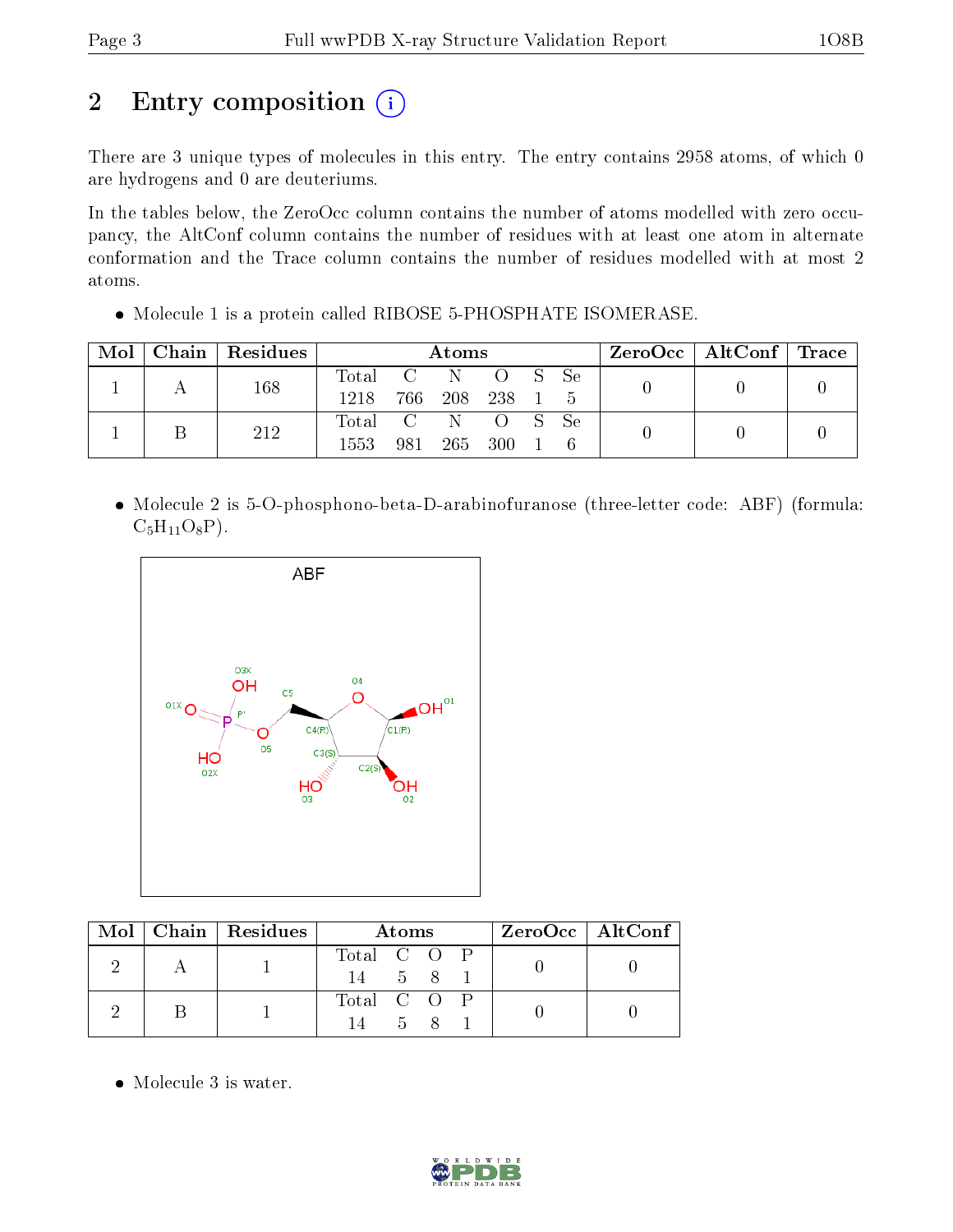|  | $Mol$   Chain   Residues | Atoms               | $ZeroOcc \   \ AltConf \  $ |
|--|--------------------------|---------------------|-----------------------------|
|  |                          | Total O<br>69<br>69 |                             |
|  |                          | Total O             |                             |

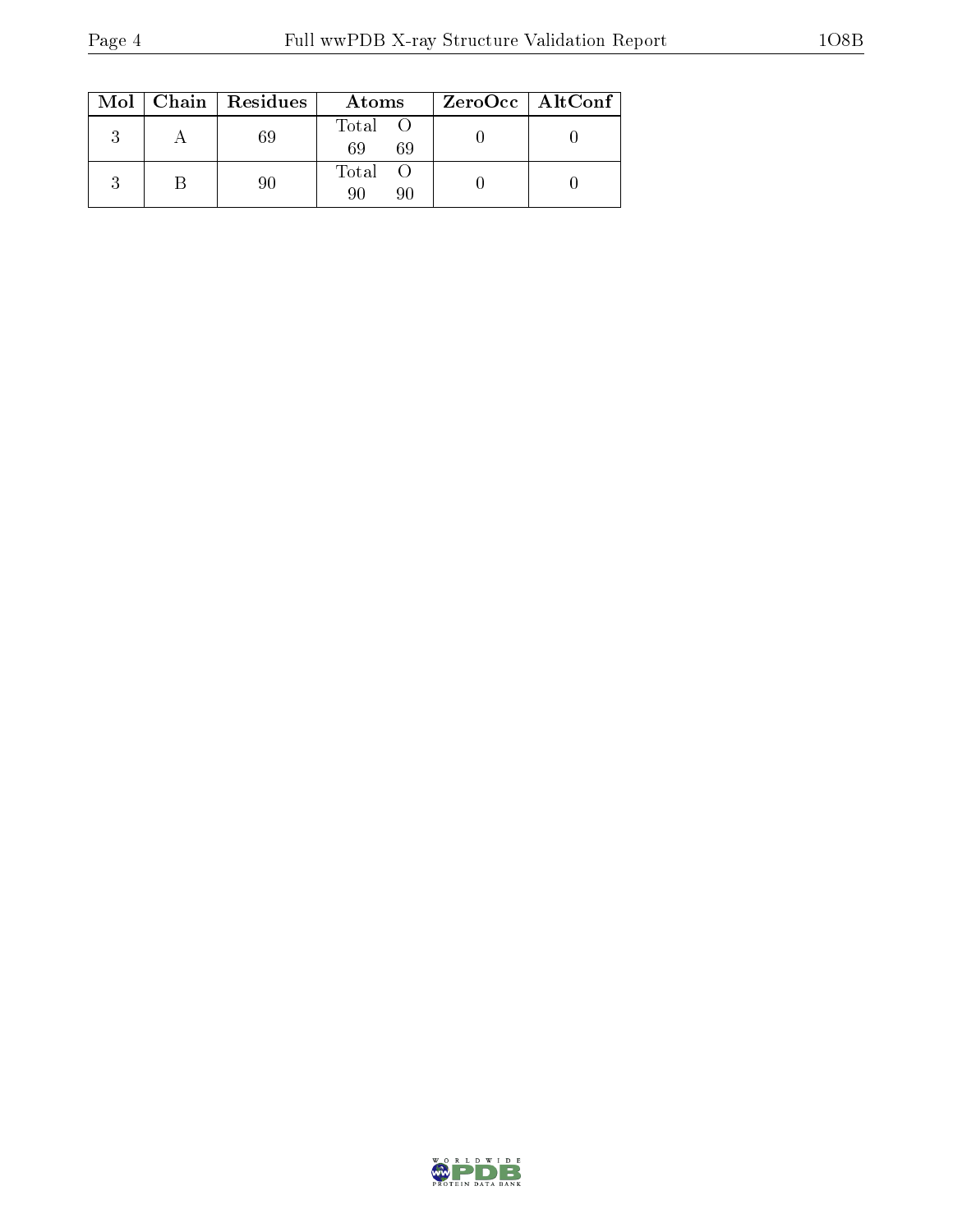## 3 Residue-property plots  $(i)$

These plots are drawn for all protein, RNA, DNA and oligosaccharide chains in the entry. The first graphic for a chain summarises the proportions of the various outlier classes displayed in the second graphic. The second graphic shows the sequence view annotated by issues in geometry and electron density. Residues are color-coded according to the number of geometric quality criteria for which they contain at least one outlier: green  $= 0$ , yellow  $= 1$ , orange  $= 2$  and red  $= 3$  or more. A red dot above a residue indicates a poor fit to the electron density ( $\text{RSRZ} > 2$ ). Stretches of 2 or more consecutive residues without any outlier are shown as a green connector. Residues present in the sample, but not in the model, are shown in grey.



• Molecule 1: RIBOSE 5-PHOSPHATE ISOMERASE

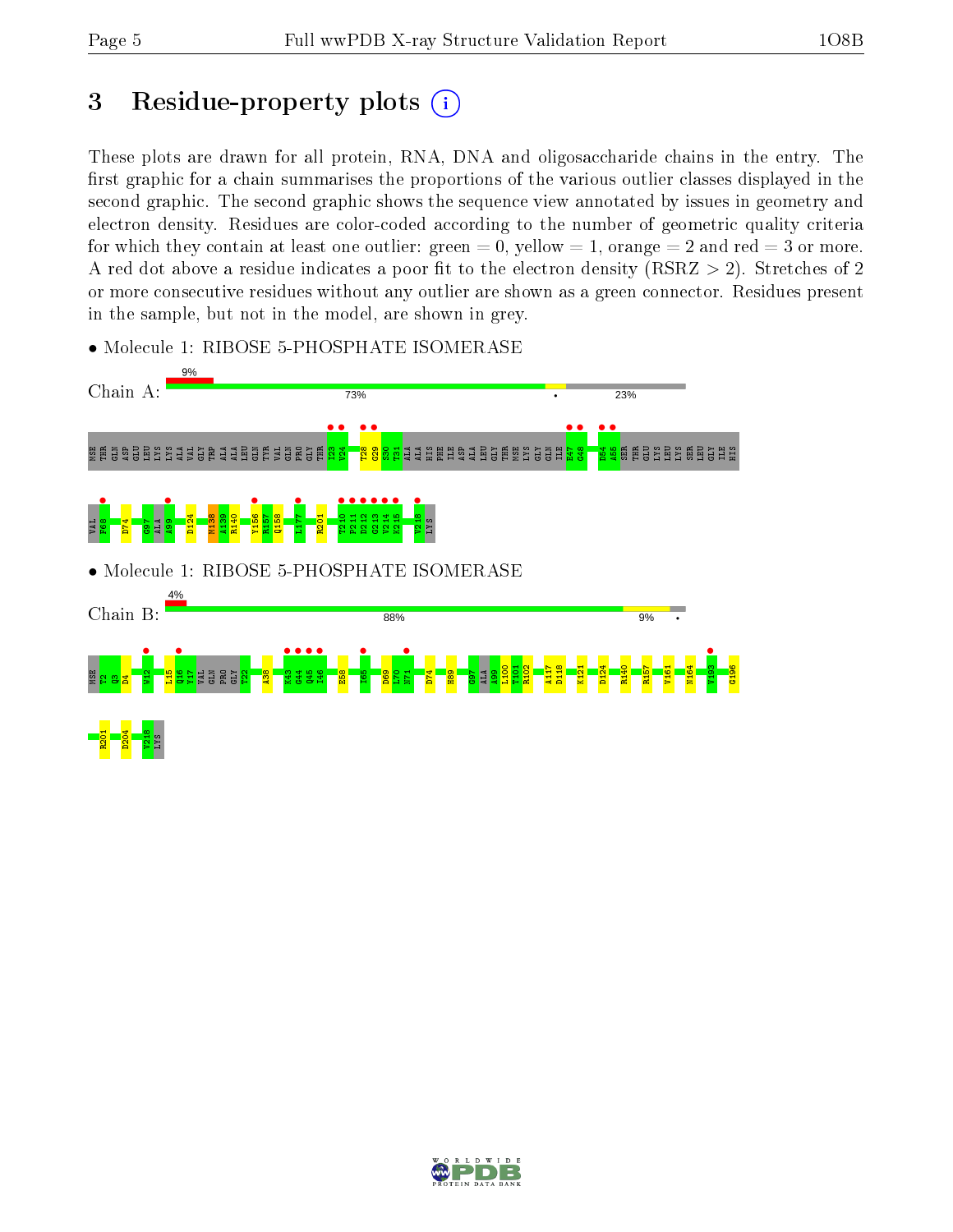## 4 Data and refinement statistics  $(i)$

| Property                                                         | Value                                                    | Source     |
|------------------------------------------------------------------|----------------------------------------------------------|------------|
| Space group                                                      | $P_1$                                                    | Depositor  |
| Cell constants                                                   | $42.40\text{\AA}$<br>$60.20\text{\AA}$<br>$42.05\rm \AA$ |            |
| a, b, c, $\alpha$ , $\beta$ , $\gamma$                           | $90.23^{\circ}$ $100.98^{\circ}$ $98.98^{\circ}$         | Depositor  |
| Resolution $(A)$                                                 | 40.00<br>$-1.25$                                         | Depositor  |
|                                                                  | 37.06<br>$-1.25$                                         | <b>EDS</b> |
| % Data completeness                                              | $81.8(40.00-1.25)$                                       | Depositor  |
| (in resolution range)                                            | $81.8(37.06-1.25)$                                       | <b>EDS</b> |
| $R_{merge}$                                                      | (Not available)                                          | Depositor  |
| $\mathrm{R}_{sym}$                                               | 0.10                                                     | Depositor  |
| $\langle I/\sigma(I) \rangle^{-1}$                               | 1.71 (at $1.25\text{\AA}$ )                              | Xtriage    |
| Refinement program                                               | REFMAC 5.0                                               | Depositor  |
|                                                                  | $0.224$ , $0.240$                                        | Depositor  |
| $R, R_{free}$                                                    | $0.227$ ,<br>0.243                                       | DCC        |
| $\mathcal{R}_{free}$ test set                                    | 4498 reflections $(4.93\%)$                              | wwPDB-VP   |
| Wilson B-factor $(A^2)$                                          | 13.2                                                     | Xtriage    |
| Anisotropy                                                       | 0.019                                                    | Xtriage    |
| Bulk solvent $k_{sol}(\text{e}/\text{A}^3), B_{sol}(\text{A}^2)$ | $0.42$ , $47.3\,$                                        | <b>EDS</b> |
| L-test for twinning <sup>2</sup>                                 | $< L >$ = 0.50, $< L2 >$ = 0.33                          | Xtriage    |
| Estimated twinning fraction                                      | No twinning to report.                                   | Xtriage    |
| $F_o, F_c$ correlation                                           | 0.94                                                     | <b>EDS</b> |
| Total number of atoms                                            | 2958                                                     | wwPDB-VP   |
| Average B, all atoms $(A^2)$                                     | 10.0                                                     | wwPDB-VP   |

Xtriage's analysis on translational NCS is as follows: The largest off-origin peak in the Patterson function is  $10.89\%$  of the height of the origin peak. No significant pseudotranslation is detected.

<sup>&</sup>lt;sup>2</sup>Theoretical values of  $\langle |L| \rangle$ ,  $\langle L^2 \rangle$  for acentric reflections are 0.5, 0.333 respectively for untwinned datasets, and 0.375, 0.2 for perfectly twinned datasets.



<span id="page-5-1"></span><span id="page-5-0"></span><sup>1</sup> Intensities estimated from amplitudes.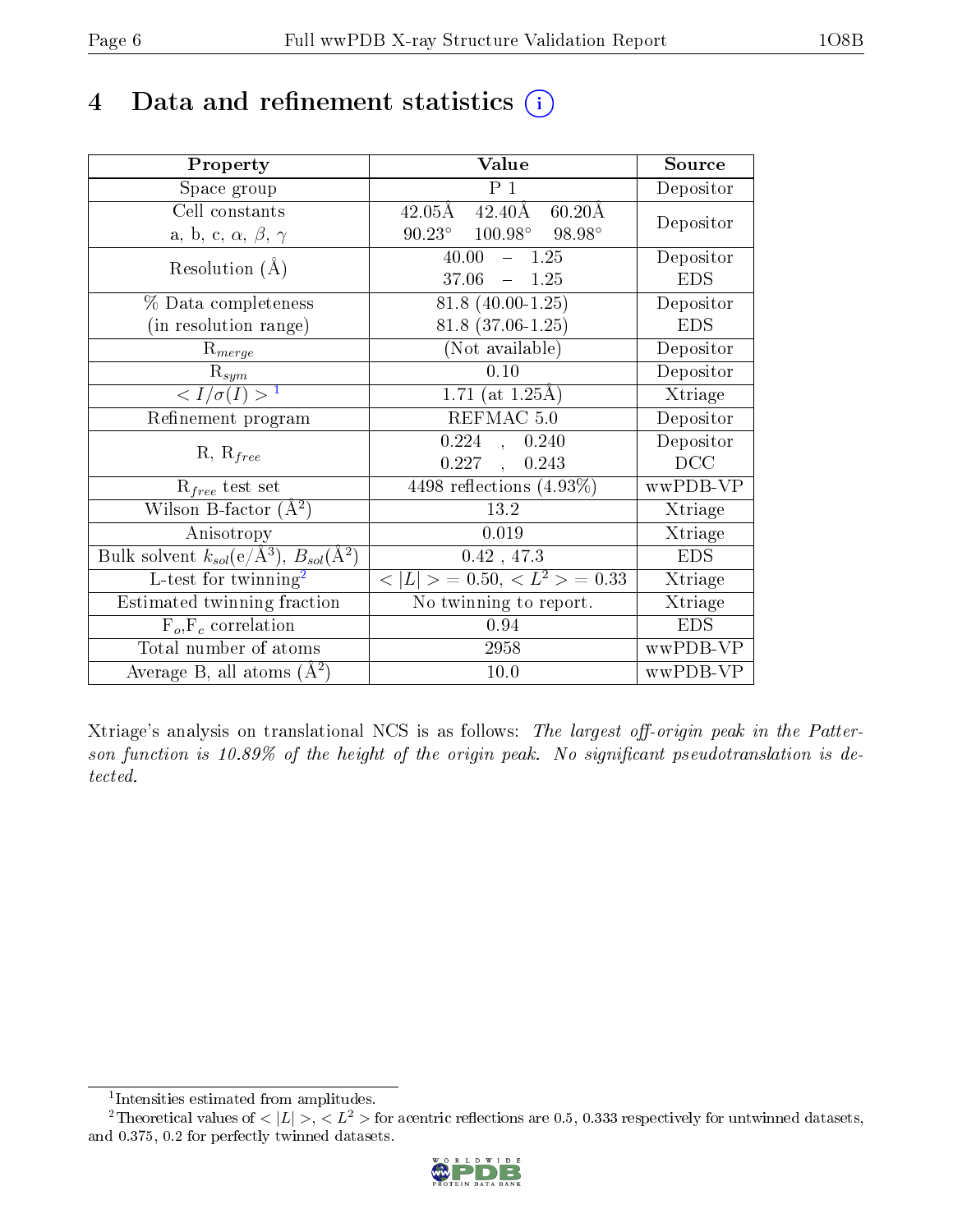# 5 Model quality  $(i)$

### 5.1 Standard geometry  $(i)$

Bond lengths and bond angles in the following residue types are not validated in this section: ABF

The Z score for a bond length (or angle) is the number of standard deviations the observed value is removed from the expected value. A bond length (or angle) with  $|Z| > 5$  is considered an outlier worth inspection. RMSZ is the root-mean-square of all Z scores of the bond lengths (or angles).

| Mol | Chain |      | Bond lengths       | Bond angles |                    |  |
|-----|-------|------|--------------------|-------------|--------------------|--|
|     |       | RMSZ | $\# Z  > 5$        | RMSZ        | # $ Z  > 5$        |  |
|     |       | 0.69 | 0/1224             | 0.93        | $2/1647(0.1\%)$    |  |
|     |       | 0.71 | $1/1565(0.1\%)$    | 0.90        | $6/2107(0.3\%)$    |  |
| AIL |       | 0.70 | $1/2789$ $(0.0\%)$ | 0.91        | $8/3754$ $(0.2\%)$ |  |

All (1) bond length outliers are listed below:

|  |  |                              | $\mid$ Mol $\mid$ Chain $\mid$ Res $\mid$ Type $\mid$ Atoms $\mid$ Z $\mid$ Observed(A) $\mid$ Ideal(A) $\mid$ |  |
|--|--|------------------------------|----------------------------------------------------------------------------------------------------------------|--|
|  |  | $161$   VAL   CB-CG1   -5.45 | 14 I                                                                                                           |  |

All (8) bond angle outliers are listed below:

| Mol | Chain | Res            | Type       | Atoms       | Z       | Observed $(^\circ)$ | $Ideal(^o)$ |
|-----|-------|----------------|------------|-------------|---------|---------------------|-------------|
|     | В     | 204            | <b>ASP</b> | $CB-CG-OD2$ | 6.39    | 124.06              | 118.30      |
|     | B     | 124            | <b>ASP</b> | $CB-CG-OD2$ | 5.66    | 123.39              | 118.30      |
|     | В     | 69             | <b>ASP</b> | $CB-CG-OD2$ | 5.43    | 123.18              | 118.30      |
|     | В     | 118            | <b>ASP</b> | $CB-CG-OD2$ | 5.20    | 122.98              | 118.30      |
|     | B     | 157            | $\rm{ARG}$ | NE-CZ-NH1   | $-5.12$ | 117.74              | 120.30      |
|     | B     | $\overline{4}$ | <b>ASP</b> | $CB-CG-OD2$ | 5.08    | 122.88              | 118.30      |
|     | А     | 138            | <b>MSE</b> | $CG-SE-CE$  | $-5.07$ | 87.74               | 98.90       |
|     |       | 124            | <b>ASP</b> | $CB-CG-OD2$ | 5.06    | 122.85              | 118.30      |

There are no chirality outliers.

There are no planarity outliers.

### $5.2$  Too-close contacts  $(i)$

In the following table, the Non-H and H(model) columns list the number of non-hydrogen atoms and hydrogen atoms in the chain respectively. The H(added) column lists the number of hydrogen atoms added and optimized by MolProbity. The Clashes column lists the number of clashes within

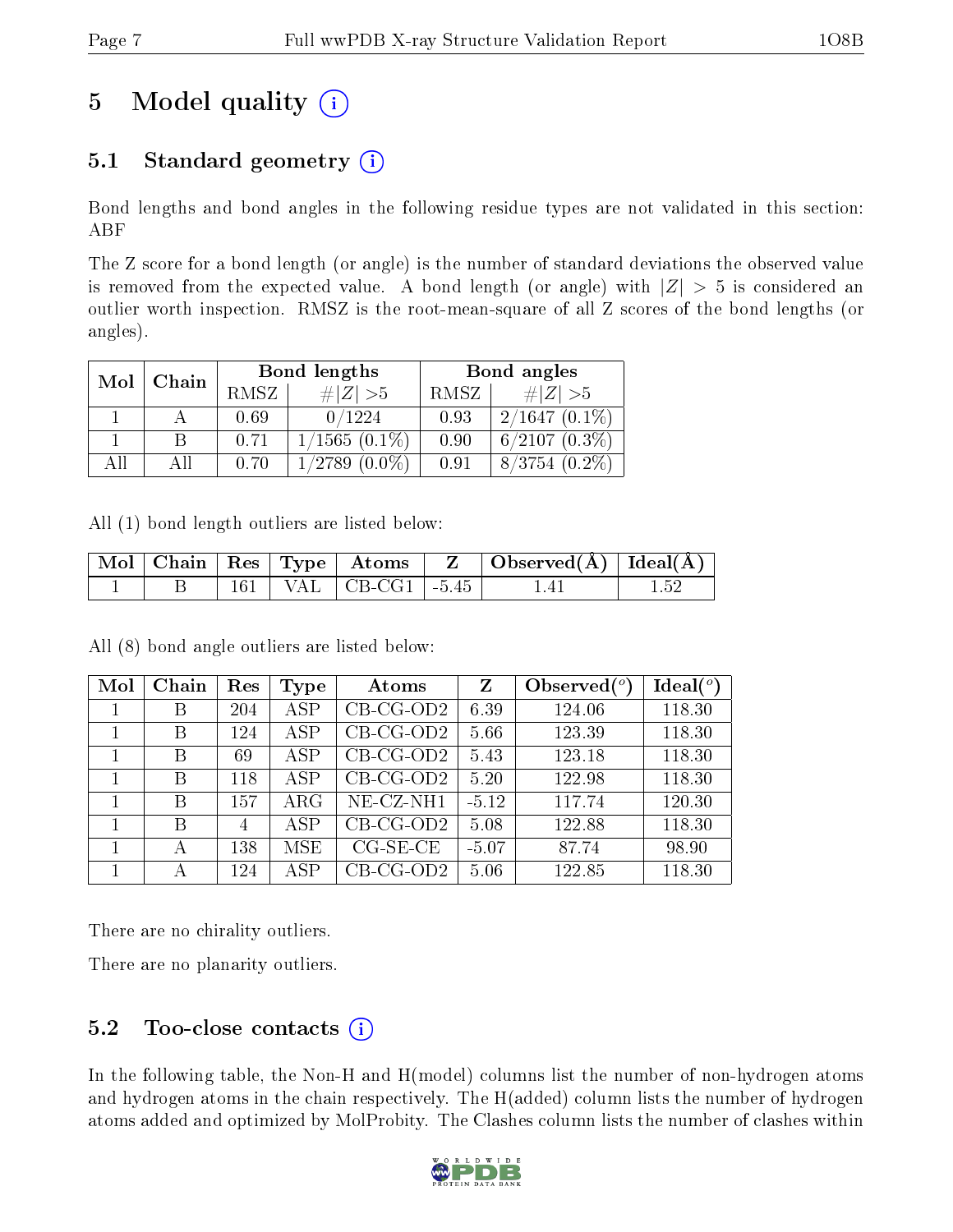|  |      | Mol   Chain   Non-H   $H (model)$   $H (added)$ |      | $\mid$ Clashes $\mid$ Symm-Clashes |
|--|------|-------------------------------------------------|------|------------------------------------|
|  | 1218 |                                                 | 1242 |                                    |
|  | 1553 |                                                 | 1589 |                                    |
|  |      |                                                 |      |                                    |
|  |      |                                                 |      |                                    |
|  | 69   |                                                 |      |                                    |
|  | 90   |                                                 |      |                                    |
|  | 2958 |                                                 | 2831 |                                    |

the asymmetric unit, whereas Symm-Clashes lists symmetry related clashes.

The all-atom clashscore is defined as the number of clashes found per 1000 atoms (including hydrogen atoms). The all-atom clashscore for this structure is 2.

All (14) close contacts within the same asymmetric unit are listed below, sorted by their clash magnitude.

| $\boldsymbol{\mathrm{Atom}\text{-}1}$ | $\boldsymbol{\mathrm{Atom}\text{-}2}$ | Interatomic    | Clash         |
|---------------------------------------|---------------------------------------|----------------|---------------|
|                                       |                                       | distance $(A)$ | overlap $(A)$ |
| 1: B:89: HIS: CD2                     | 3:B:2027:HOH:O                        | 2.27           | 0.85          |
| 1:A:140:ARG:CZ                        | 1: A: 156: TYR: CD2                   | 2.71           | 0.73          |
| 1:A:140:ARG:NH1                       | 1: A: 156: TYR: CE2                   | 2.59           | 0.70          |
| 1: A: 158: GLN: HG3                   | 3:A:2037:HOH:O                        | 1.97           | 0.64          |
| 1:A:140:ARG:NH1                       | 1: A: 156: TYR: CD2                   | 2.74           | 0.55          |
| 1:B:164:ASN:O                         | 3:B:2064:HOH:O                        | 2.18           | 0.50          |
| 1: A:140: ARG: NH2                    | 1: A: 156: TYR: CD2                   | 2.82           | 0.48          |
| 1:B:74:ASP:C                          | 1:B:74:ASP:OD1                        | 2.52           | 0.48          |
| 1: A: 138: MSE: SE                    | 1:B:102:ARG:HG3                       | 2.64           | 0.47          |
| 1: A:28:THR:HG22                      | 1: A:29: GLY:N                        | 2.30           | 0.47          |
| 1:A:74:ASP:OD1                        | 1:A:74:ASP:C                          | 2.56           | 0.44          |
| 1:B:15:LEU:HG                         | 1:B:38:ALA:HB1                        | 2.00           | 0.43          |
| 1:B:100:LEU:HDI1                      | 1:B:196:GLY:HA2                       | 2.01           | 0.41          |
| 1:B:117:ALA:HB1                       | 1:B:121:LYS:HG2                       | 2.04           | 0.40          |

There are no symmetry-related clashes.

### 5.3 Torsion angles (i)

#### 5.3.1 Protein backbone (i)

In the following table, the Percentiles column shows the percent Ramachandran outliers of the chain as a percentile score with respect to all X-ray entries followed by that with respect to entries of similar resolution.

The Analysed column shows the number of residues for which the backbone conformation was

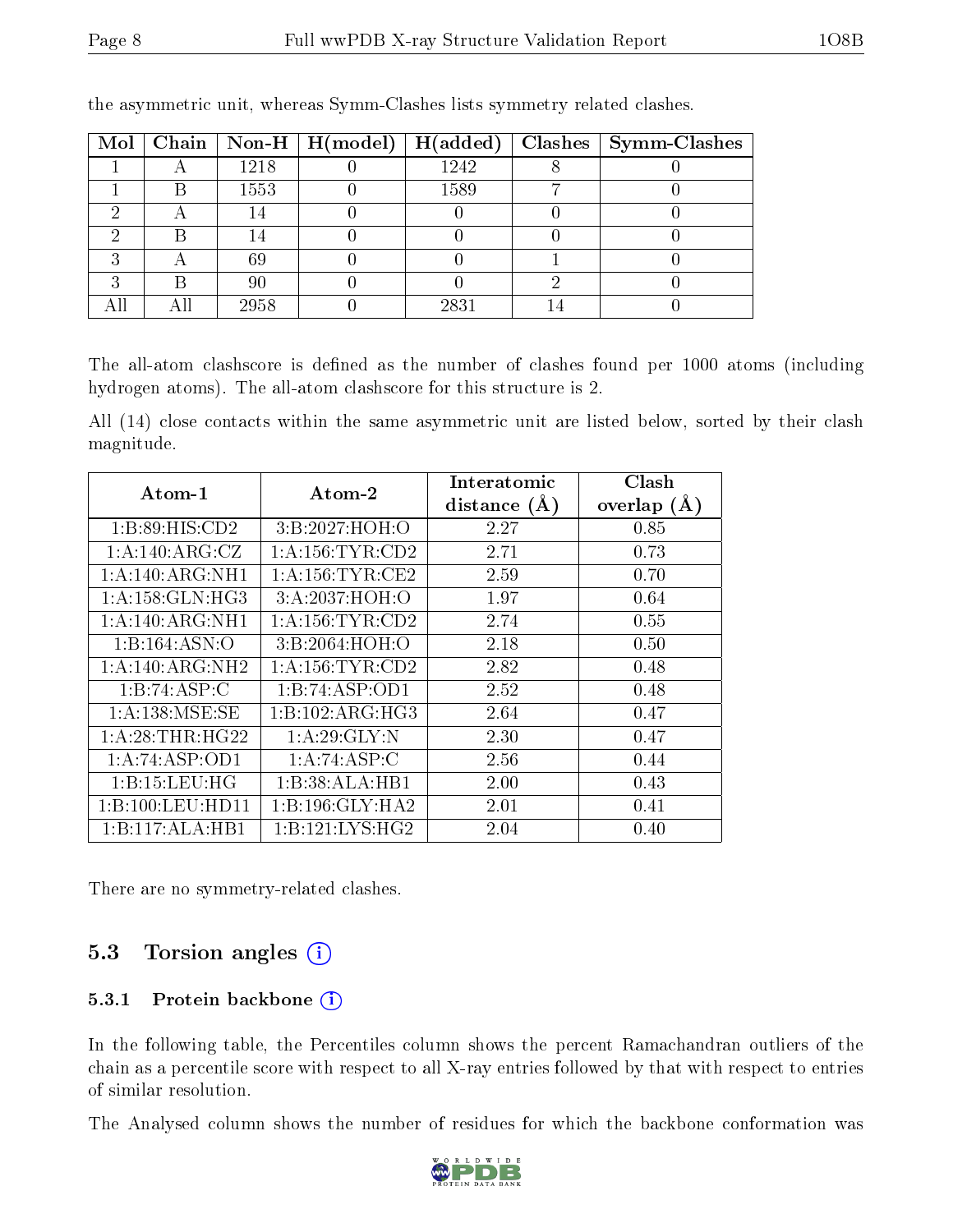| Mol | Chain | Analysed                      | Favoured        | Allowed  | $\vert$ Outliers | Percentiles                             |  |
|-----|-------|-------------------------------|-----------------|----------|------------------|-----------------------------------------|--|
|     |       | 160/219(73%)                  | $\pm 158$ (99%) | $2(1\%)$ |                  | 100 100                                 |  |
|     |       | $206/219$ (94\%)   204 (99\%) |                 | $2(1\%)$ |                  | $\vert$ 100 $\vert$<br>100              |  |
| All | All   | $366/438$ (84\%)   362 (99\%) |                 | $4(1\%)$ |                  | $\vert$ 100 $\vert$<br>100 <sub>1</sub> |  |

analysed, and the total number of residues.

There are no Ramachandran outliers to report.

#### 5.3.2 Protein sidechains (i)

In the following table, the Percentiles column shows the percent sidechain outliers of the chain as a percentile score with respect to all X-ray entries followed by that with respect to entries of similar resolution.

The Analysed column shows the number of residues for which the sidechain conformation was analysed, and the total number of residues.

| Mol | Chain | Analysed         | Rotameric   Outliers |          | Percentiles |  |
|-----|-------|------------------|----------------------|----------|-------------|--|
|     |       | $130/162(80\%)$  | 129 (99%)            | $1(1\%)$ | 53<br> 81   |  |
|     | B     | $164/162(101\%)$ | 161 (98%)            | $3(2\%)$ | 21<br>59    |  |
| All | All   | $294/324(91\%)$  | 290 (99%)            | $4(1\%)$ | 30<br>67    |  |

All (4) residues with a non-rotameric sidechain are listed below:

| Mol | Chain | Res | Type       |
|-----|-------|-----|------------|
|     |       | 201 | ARG        |
|     |       | 58  | GLU        |
|     |       | 140 | $\rm{ARG}$ |
|     |       | 201 | $\rm{ARG}$ |

Some sidechains can be flipped to improve hydrogen bonding and reduce clashes. All (3) such sidechains are listed below:

| Mol | Chain | Res | Type |
|-----|-------|-----|------|
|     |       | 16  | GL N |
|     |       | 66  | ᅴᆭ   |
|     |       |     |      |

#### $5.3.3$  RNA  $(i)$

There are no RNA molecules in this entry.

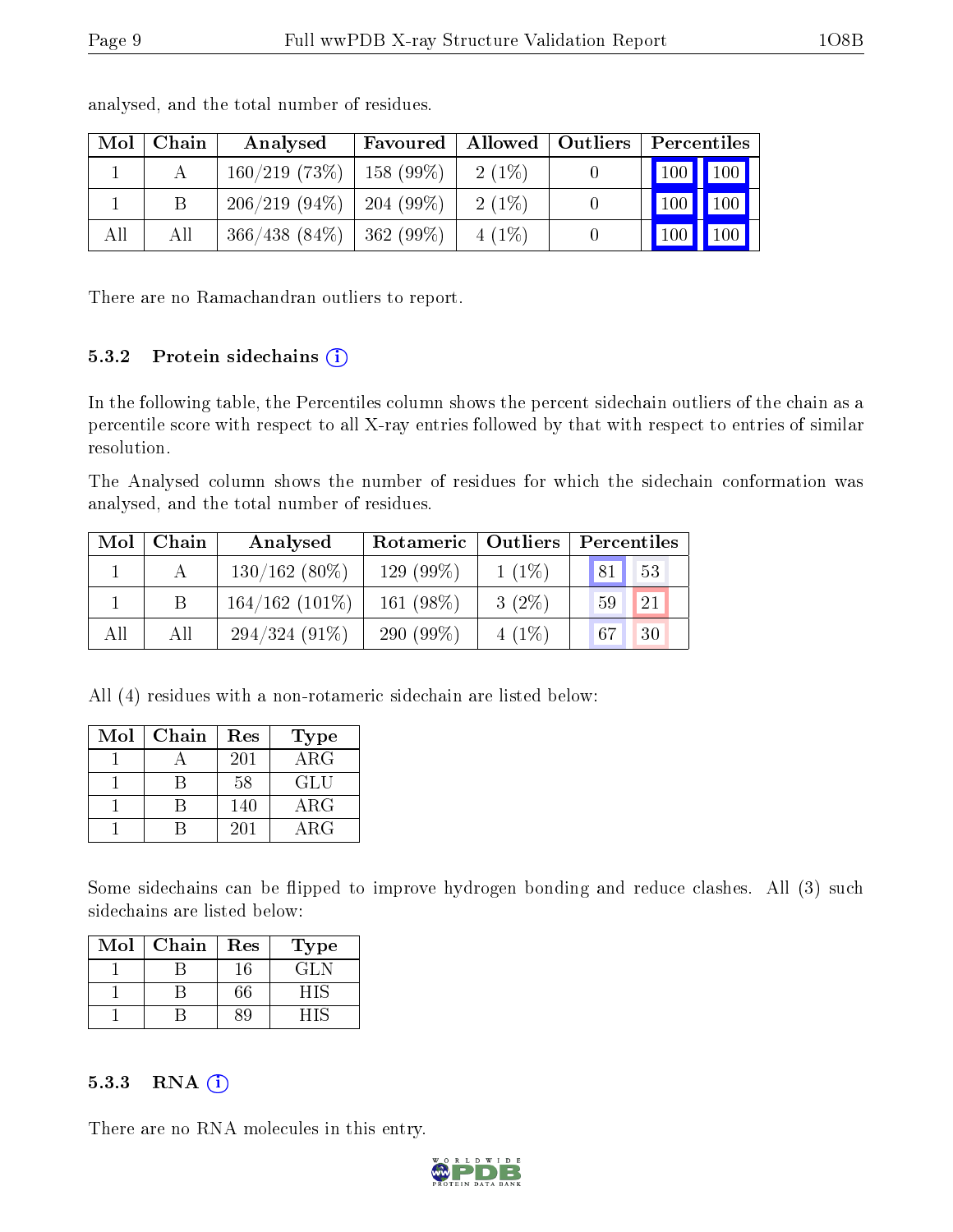#### 5.4 Non-standard residues in protein, DNA, RNA chains (i)

There are no non-standard protein/DNA/RNA residues in this entry.

#### 5.5 Carbohydrates (i)

There are no monosaccharides in this entry.

#### 5.6 Ligand geometry  $(i)$

2 ligands are modelled in this entry.

In the following table, the Counts columns list the number of bonds (or angles) for which Mogul statistics could be retrieved, the number of bonds (or angles) that are observed in the model and the number of bonds (or angles) that are dened in the Chemical Component Dictionary. The Link column lists molecule types, if any, to which the group is linked. The Z score for a bond length (or angle) is the number of standard deviations the observed value is removed from the expected value. A bond length (or angle) with  $|Z| > 2$  is considered an outlier worth inspection. RMSZ is the root-mean-square of all Z scores of the bond lengths (or angles).

| Mol |              |       | Link | <b>Bond lengths</b> |               |      | Bond angles   |          |      |             |
|-----|--------------|-------|------|---------------------|---------------|------|---------------|----------|------|-------------|
|     | $\Gamma$ ype | Chain | Res  |                     | $\rm{Counts}$ | RMSZ | , $\# Z  > 2$ | Counts   | RMSZ | $\# Z  > 2$ |
|     | ${\rm ABF}$  |       | 269  | $\blacksquare$      | 14, 14, 14    | 5.08 | $7(50\%)$     | 20,21,21 | 2.16 | $8(40\%)$   |
|     | ABF          |       | 1269 |                     | 14, 14, 14    | 4.34 | 6(42%)        | 20,21,21 | 1.61 | $6(30\%)$   |

In the following table, the Chirals column lists the number of chiral outliers, the number of chiral centers analysed, the number of these observed in the model and the number defined in the Chemical Component Dictionary. Similar counts are reported in the Torsion and Rings columns. '-' means no outliers of that kind were identified.

|     | $\text{Mol}$   Type   Chain |      |  | $\mid$ Res $\mid$ Link $\mid$ Chirals $\mid$ Torsions $\mid$ | Rings |
|-----|-----------------------------|------|--|--------------------------------------------------------------|-------|
| ABF |                             | 1269 |  | $0/6/22/22$   $0/1/1/1$                                      |       |
| ABF |                             | 1269 |  | $0/6/22/22$   $0/1/1/1$                                      |       |

All (13) bond length outliers are listed below:

| Mol            | Chain | Res  | Type       | Atoms   | Z        | Observed $(A$ | Ideal(A) |
|----------------|-------|------|------------|---------|----------|---------------|----------|
| $\overline{2}$ |       | 1269 | <b>ABF</b> | $C1-C2$ | $-13.71$ | 1.36          | 1.52     |
| $\overline{2}$ |       | 1269 | ABF        | $C1-C2$ | $-11.72$ | 1.39          | 1.52     |
| $\mathcal{D}$  |       | 1269 | ABF        | $O3-C3$ | $-6.90$  | 1.26          | 1.43     |
| $\overline{2}$ |       | 1269 | ABF        | $C3-C4$ | $-6.20$  | 1.37          | 1.53     |
| $\overline{2}$ |       | 1269 | ABF        | $C3-C2$ | $-6.15$  | 1.36          | 1.53     |
| $\overline{2}$ | В     | 1269 | ABF        | $C3-C4$ | $-5.75$  | 1.38          | 1.53     |

Continued on next page...

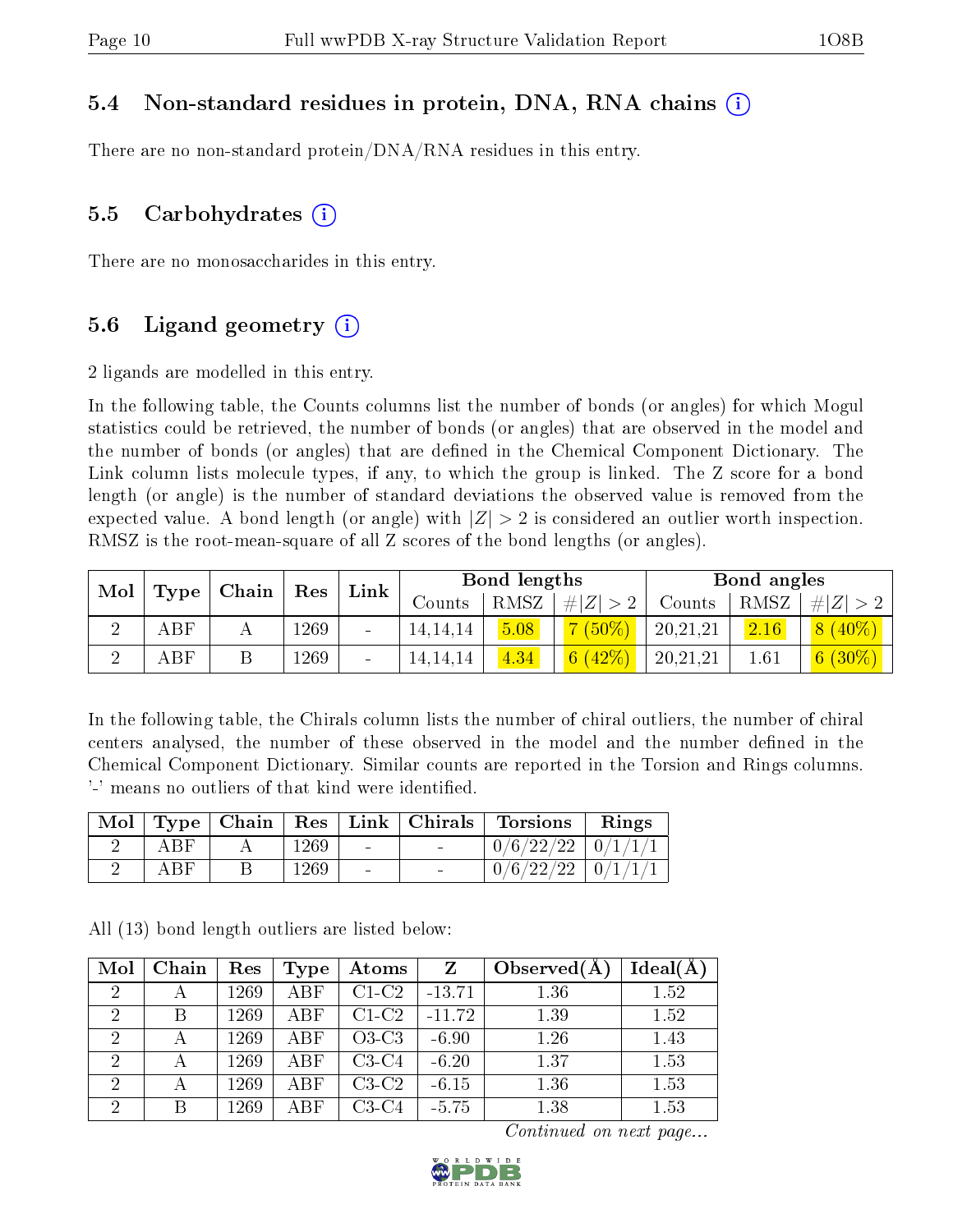| Mol            | Chain | Res  | Type       | Atoms   | $\mathbf{Z}$ | Observed $(A)$ | Ideal(A) |
|----------------|-------|------|------------|---------|--------------|----------------|----------|
| 2              | Β     | 1269 | ABF        | $C3-C2$ | $-5.53$      | 1.38           | 1.53     |
| 2              | А     | 1269 | <b>ABF</b> | $O2-C2$ | $-5.23$      | 1.30           | 1.43     |
| $\overline{2}$ | B     | 1269 | ABF        | $O2-C2$ | $-5.04$      | 1.31           | 1.43     |
| $\overline{2}$ | B     | 1269 | ABF        | $O3-C3$ | $-4.64$      | 1.32           | 1.43     |
| $\overline{2}$ | А     | 1269 | <b>ABF</b> | $O1-C1$ | $-3.75$      | 1.27           | 1.39     |
| $\overline{2}$ | B     | 1269 | ABF        | $O1-C1$ | $-3.18$      | 1.29           | 1.39     |
| 2              | А     | 1269 | ABF        | $O4-C1$ | 2.49         | 1.46           | 1.43     |

Continued from previous page...

All (14) bond angle outliers are listed below:

| Mol            | Chain | Res  | Type | Atoms                                | $Z_{\rm}$ | Observed $\binom{o}{c}$ | $\text{Ideal}({}^o)$ |
|----------------|-------|------|------|--------------------------------------|-----------|-------------------------|----------------------|
| $\overline{2}$ | A     | 1269 | ABF  | $O2$ -C <sub>2</sub> -C <sub>1</sub> | 3.90      | 122.58                  | 111.82               |
| $\overline{2}$ | А     | 1269 | ABF  | $C1-C2-C3$                           | 3.86      | 107.14                  | 102.30               |
| $\overline{2}$ | А     | 1269 | ABF  | $C2-C3-C4$                           | 3.51      | 109.46                  | 102.64               |
| $\overline{2}$ | B     | 1269 | ABF  | $C1-C2-C3$                           | 3.03      | 106.09                  | 102.30               |
| $\overline{2}$ | A     | 1269 | ABF  | $O2$ -C <sub>2</sub> -C <sub>3</sub> | 2.88      | 121.15                  | 111.82               |
| $\overline{2}$ | А     | 1269 | ABF  | $O3-C3-C2$                           | $2.71\,$  | 120.60                  | 111.82               |
| $\overline{2}$ | А     | 1269 | ABF  | $O3-C3-C4$                           | 2.56      | 118.44                  | 111.05               |
| $\overline{2}$ | А     | 1269 | ABF  | $P'$ -O5-C5                          | 2.51      | 125.21                  | 118.30               |
| $\overline{2}$ | B     | 1269 | ABF  | $O2$ -C <sub>2</sub> -C <sub>1</sub> | 2.49      | 118.68                  | 111.82               |
| $\overline{2}$ | А     | 1269 | ABF  | $O3X-P'$ - $O5$                      | $-2.39$   | 100.38                  | 106.73               |
| $\overline{2}$ | B     | 1269 | ABF  | $O3X-P'$ - $O5$                      | $-2.36$   | 100.46                  | 106.73               |
| $\overline{2}$ | B     | 1269 | ABF  | $P'$ -O5-C5                          | 2.25      | 124.48                  | 118.30               |
| $\overline{2}$ | B     | 1269 | ABF  | $C2-C3-C4$                           | 2.16      | 106.84                  | 102.64               |
| $\overline{2}$ | В     | 1269 | ABF  | $O4-C4-C3$                           | 2.06      | 109.19                  | 105.11               |

There are no chirality outliers.

There are no torsion outliers.

There are no ring outliers.

No monomer is involved in short contacts.

### 5.7 [O](https://www.wwpdb.org/validation/2017/XrayValidationReportHelp#nonstandard_residues_and_ligands)ther polymers (i)

There are no such residues in this entry.

### 5.8 Polymer linkage issues (i)

There are no chain breaks in this entry.

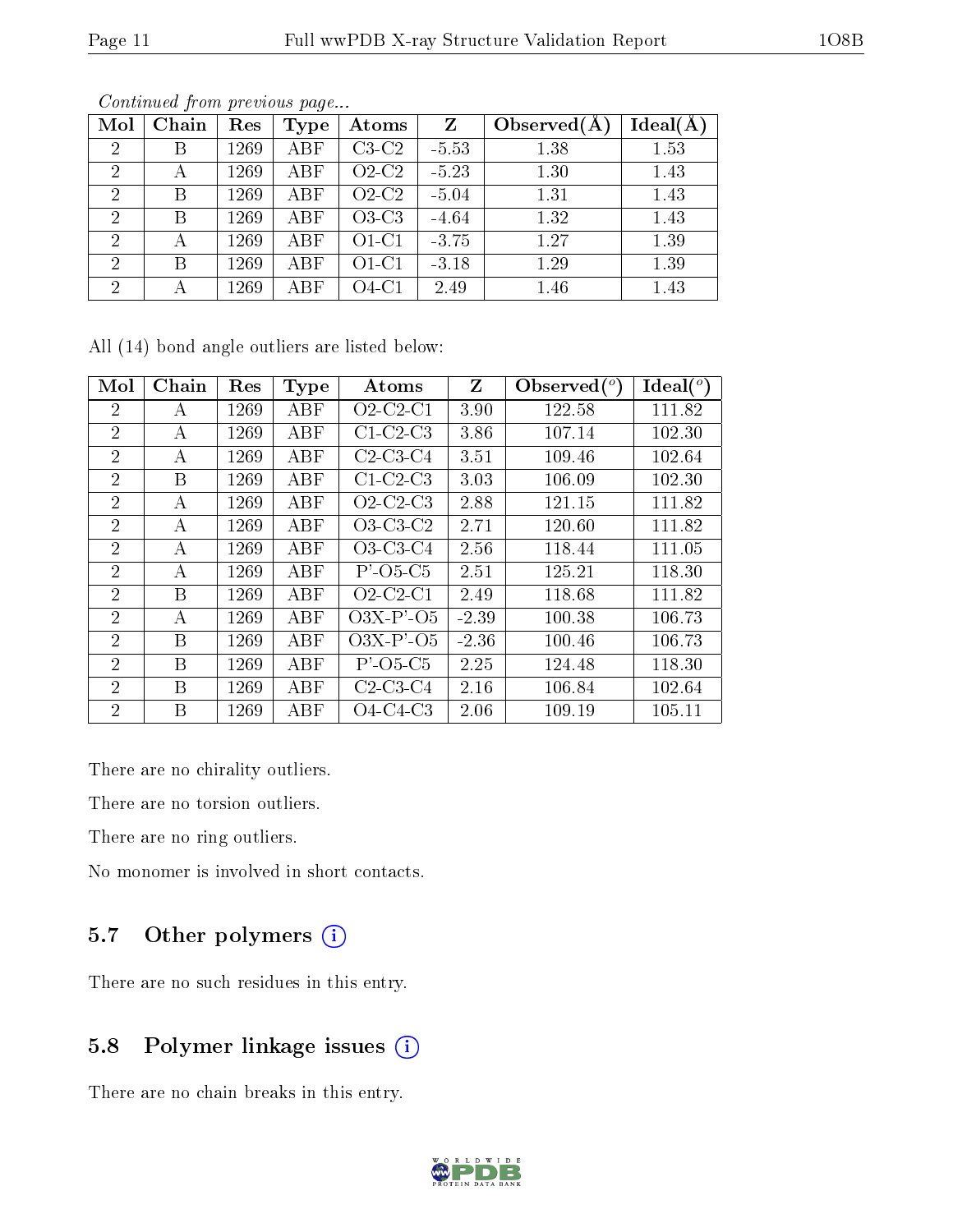## 6 Fit of model and data  $(i)$

### 6.1 Protein, DNA and RNA chains  $(i)$

In the following table, the column labelled  $#RSRZ> 2'$  contains the number (and percentage) of RSRZ outliers, followed by percent RSRZ outliers for the chain as percentile scores relative to all X-ray entries and entries of similar resolution. The OWAB column contains the minimum, median,  $95<sup>th</sup>$  percentile and maximum values of the occupancy-weighted average B-factor per residue. The column labelled ' $Q< 0.9$ ' lists the number of (and percentage) of residues with an average occupancy less than 0.9.

| Mol | Chain | Analysed         | ${ <\hspace{-1.5pt}{\mathrm{RSRZ}} \hspace{-1.5pt}>}$ | $\#\text{RSRZ}\text{>2}$ | $OWAB(A^2)$  | Q <sub>0.9</sub> |
|-----|-------|------------------|-------------------------------------------------------|--------------------------|--------------|------------------|
|     |       | $163/219$ (74\%) | 0.86                                                  | $19(11\%)$ 4 3           | 7, 9, 13, 16 |                  |
|     |       | $206/219(94\%)$  | 0.56                                                  | $9(4\%)$<br>34<br>28     | 7, 9, 14, 18 |                  |
| All | All   | $369/438(84\%)$  | 0.69                                                  | 13<br> 9 <br>28(7%)      | 7, 9, 14, 18 |                  |

All (28) RSRZ outliers are listed below:

| Mol            | Chain                   | Res              | Type                    | $\rm RSRZ$       |
|----------------|-------------------------|------------------|-------------------------|------------------|
| $\mathbf{1}$   | А                       | 211              | PRO                     | $5.2\,$          |
| $\mathbf{1}$   | $\overline{A}$          | $\overline{47}$  | GLU                     | 4.8              |
| $\overline{1}$ | $\overline{\rm A}$      | 213              | $\overline{\text{GLY}}$ | 4.5              |
| $\overline{1}$ | $\overline{\rm A}$      | 212              | <b>ASP</b>              | $\overline{4.5}$ |
| $\overline{1}$ | $\overline{\mathrm{B}}$ | 44               | $\overline{\text{GLY}}$ | 4.4              |
| $\overline{1}$ | $\overline{\rm A}$      | 23               | ILE                     | 4.2              |
| $\overline{1}$ | $\overline{\rm A}$      | 28               | THR                     | 4.2              |
| $\overline{1}$ | $\overline{\rm A}$      | 210              | <b>THR</b>              | $4.\overline{1}$ |
| $\overline{1}$ | $\overline{\rm A}$      | 68               | PHE                     | 3.9              |
| $\overline{1}$ | $\overline{\rm A}$      | 214              | $\overline{\text{VAL}}$ | $\overline{3.8}$ |
| $\overline{1}$ | $\overline{\mathrm{B}}$ | $\overline{45}$  | $\overline{\text{GLN}}$ | 3.8              |
| $\overline{1}$ | $\overline{A}$          | 24               | $\overline{\text{VAL}}$ | 3.4              |
| $\overline{1}$ | $\overline{\mathrm{B}}$ | $\overline{71}$  | <b>ASN</b>              | $3.2\,$          |
| $\overline{1}$ | $\overline{\rm A}$      | 156              | <b>TYR</b>              | $\overline{3.2}$ |
| $\overline{1}$ | $\overline{\rm A}$      | $\overline{215}$ | $\overline{\text{LYS}}$ | $\overline{3.1}$ |
| $\mathbf{1}$   | $\overline{\rm A}$      | 99               | $\overline{\rm ALA}$    | $\overline{3.0}$ |
| $\overline{1}$ | $\overline{\mathrm{B}}$ | $\overline{46}$  | <b>ILE</b>              | $\overline{3.0}$ |
| $\overline{1}$ | $\overline{\rm A}$      | 55               | $\overline{\rm ALA}$    | $2.9\,$          |
| $\overline{1}$ | $\overline{\rm A}$      | 29               | $\overline{\text{GLY}}$ | $\overline{2.7}$ |
| $\overline{1}$ | $\overline{\rm A}$      | 48               | $\overline{\text{GLY}}$ | $\overline{2.6}$ |
| $\overline{1}$ | $\overline{\mathrm{B}}$ | $\overline{12}$  | TRP                     | 2.5              |
| $\overline{1}$ | $\overline{\mathrm{B}}$ | 43               | <b>LYS</b>              | 2.4              |
| $\mathbf{1}$   | $\boldsymbol{A}$        | 218              | $\overline{\text{VAL}}$ | 2.4              |
| $\mathbf{1}$   | A                       | 177              | LEU                     | 2.3              |

Continued on next page...